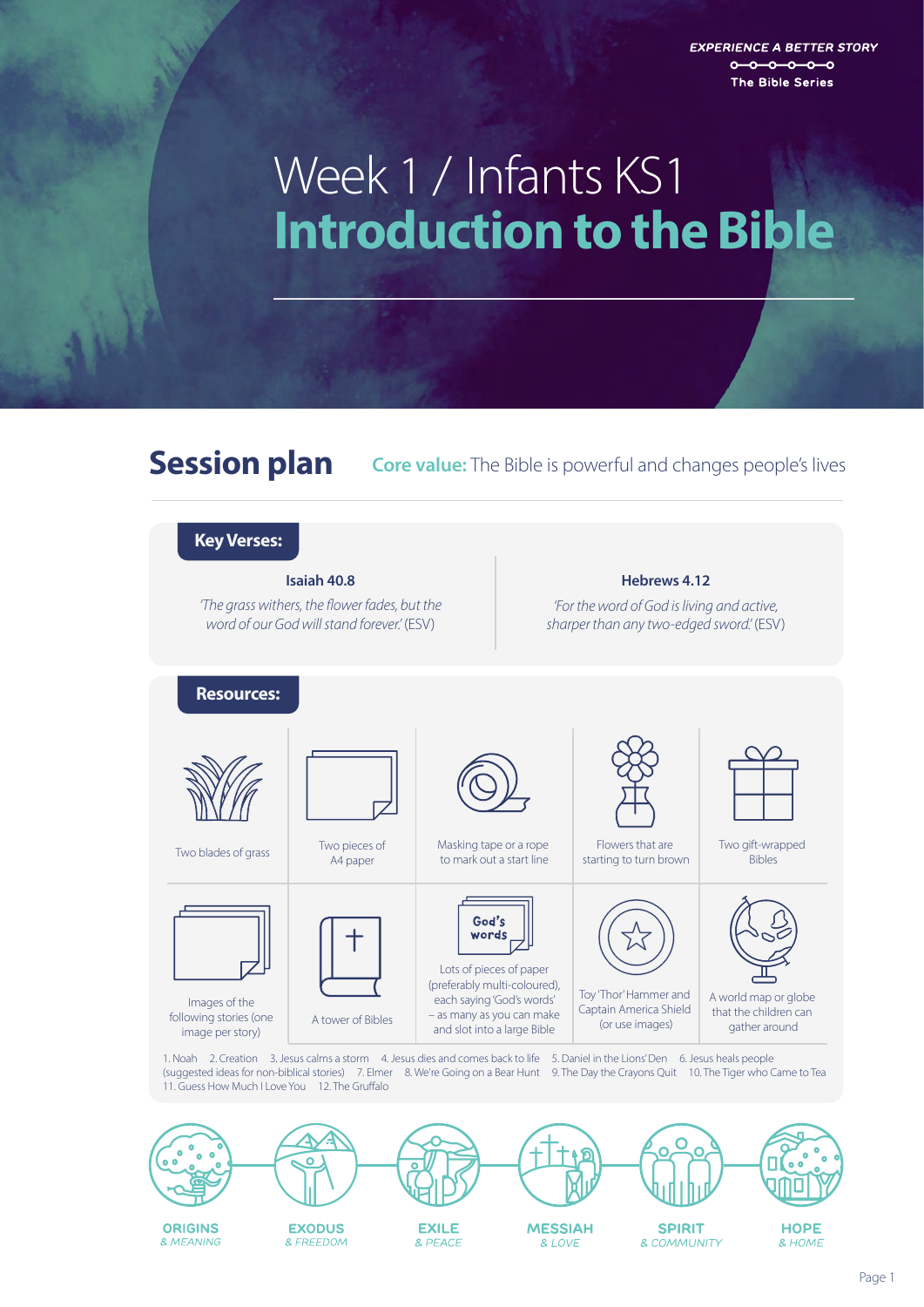### **Bible Starter**

**Reference the key Bible verse – if using paper, write out the verses on separate pieces of paper like the diagram below. Read the verse aloud together**

**Start each reading with these lines:** *'The Bible is FULL of God's words. What does God have to tell us today?'*



#### *Zoom tweak*

- The easiest way to achieve this is to have the verse on a PowerPoint and share your screen
- You can also have it written on paper which you can hold up to the screen

### **Opening Activity: Blades of grass**

Give two volunteers a blade of grass and an A4 sheet of paper. Place the blade of grass on a start line (marked out with masking tape or a rope). On your mark, both volunteers must wave their pieces of paper to create a draft, to move the blade of grass to a finish line; the first to your end line wins. Play this as many times as you like with as many volunteers as you like.

Application: (show the children one of the more now sorry-looking blades of grass). This blade of grass was amazing for our game, but after just a few games it's a little bit broken, a little bit droopy, it looks a little bit sad. We probably need to throw it away. But there is one thing that will NEVER become droopy, old or unusable like the grass – (with excitement, begin to unwrap the wrapped Bible) – THE BIBLE!

#### *Zoom tweak*

- You could pre-ask families to get a blade of grass and some paper and have their own fun trying to get their blade of grass from one place to another in their homes
- OR you could set up your device to show you trying to get your blade of grass from one spot to another in your space for the children to watch

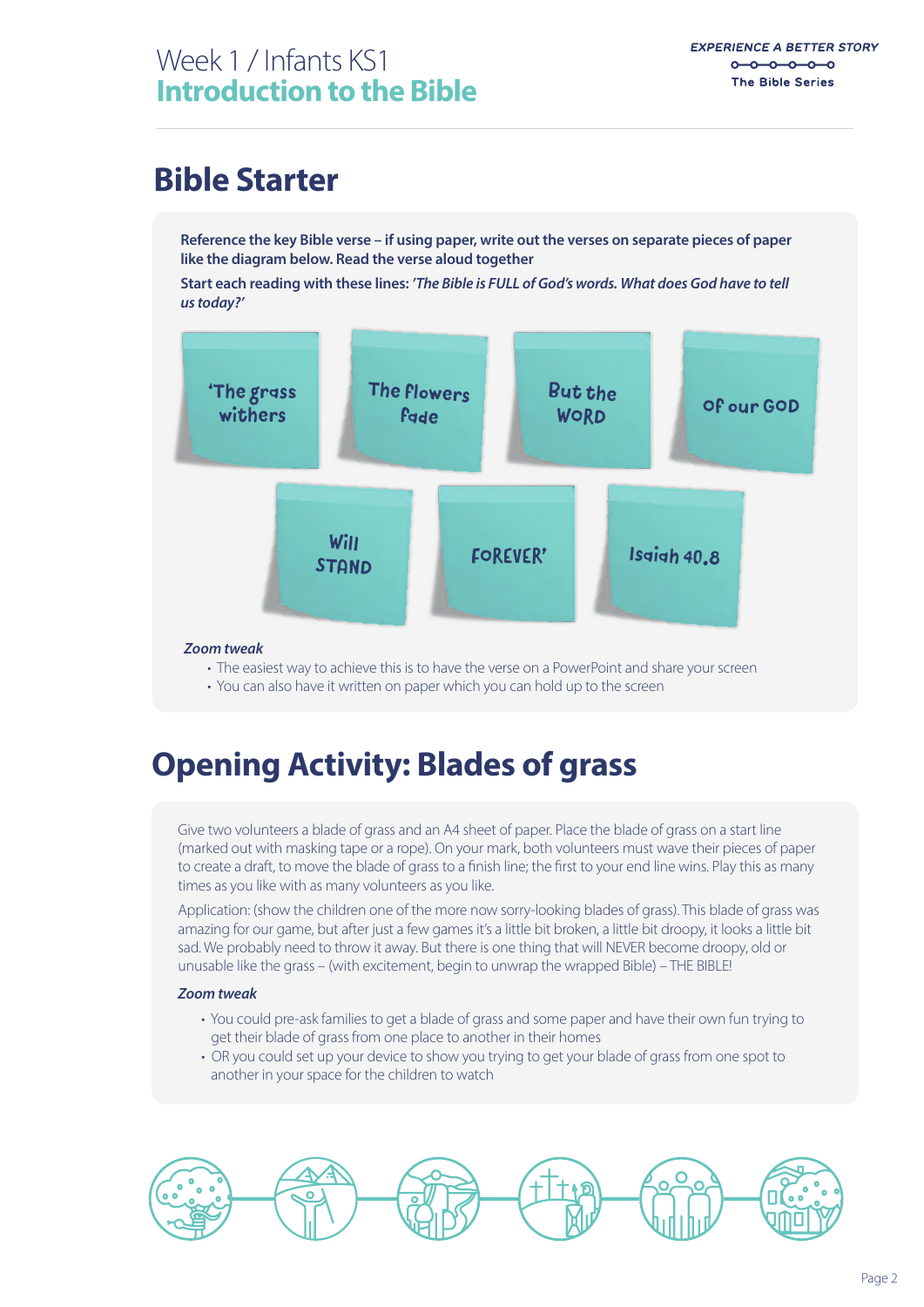### **Activity: Flowers**

Arrange for one of your leaders to come in and hand you some flowers saying something like, 'Hi, I bought you some flowers.' The flowers need to be half-dead and not pretty – offer a half-hearted 'thank-you!'

Ask the children what they think of the flowers? (e.g. They are not very nice, are they? Not a very special gift.) Ask the children what's happened to them? (e.g. They haven't had enough water, they are dying.)

Throw the flowers in the bin.

**Application:** Some things are not made to last forever, just like these flowers. However, one thing IS made to last forever – (Unwrap the wrapped Bible) – THE BIBLE!

#### *Zoom tweak*

- Show children some half-dead flowers that someone you know gave you today
- Follow the activity as above

### **Activity: Bible show reel**

**Application:** The Bible will NEVER be pointless and will last forever – but why? Because it is God's story!

Have six key Bible stories printed out (one picture per story). You will also need six non-Bible story images printed out. Ask the children to sort the pictures into two piles – Bible stories and non-Bible stories. You can make this more fun and competitive by splitting the children into teams, each with their own set of pictures – the quickest team to correctly identify the Bible stories wins.

Once the game is completed, ask them to tell you what they know about each of the biblical stories.

Here are some suggested stories you could use:

| 1. Noah                              | (suggested ideas for non-biblical stories) |
|--------------------------------------|--------------------------------------------|
| 2. Creation                          | 7. Elmer                                   |
| 3. Jesus calms a storm               | 8. We're Going on a Bear Hunt              |
| 4. Jesus dies and comes back to life | 9. The Day the Crayons Quit                |
| 5. Daniel in the Lions' Den          | 10. The Tiger who Came to Tea              |
| 6. Jesus heals people                | 11. Guess How Much I Love You              |
|                                      | 12. The Gruffalo                           |

Application: The Bible is God's Story – but it is also our story! It tells us why the world was made and why we were made. It tells us how we can be the best people we can be. This book is God's Story and when we read it we can know all about God.

#### *Zoom tweak*

- Have the images on PowerPoint on screen share and allow the children to tell you which are found in the Bible
- To make this game work for those watching, perhaps number the stories on your PowerPoint and see who's the fastest child to write on a sheet of paper the correct numbers corresponding to the correct story image

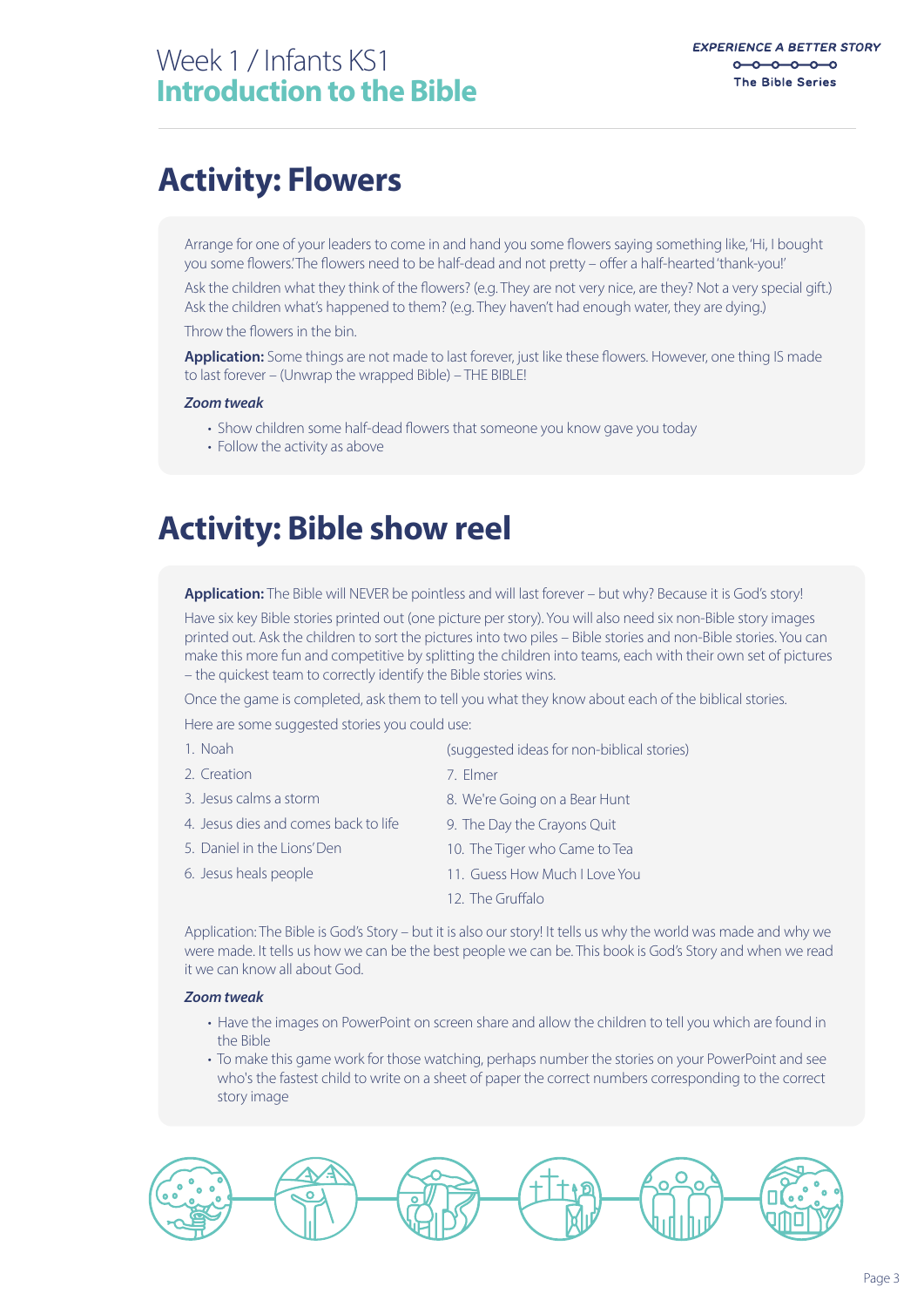### **Activity: God's words**

**Application:** *(Using the large Bible lled with pieces of paper saying: 'God's words', show it to the children)*  The Bible will never be pointless and will last forever because it's God's Story. It is also incredibly POWERFUL. Why?

*(Tip the Bible open and have lots of little pieces of paper fall out, like confetti – the more the better.)* Encourage the children to pick up the pieces of paper and read out the words on them.

**Application:** The Bible is very powerful because it is FULL of God's words!

## **Activity: POWERFUL**

If you can, source a Captain America toy shield and Thor toy hammer (if not, pictures will be adequate).

Line up the shield, hammer and Bible and ask the children to order them from the most powerful to the least – allow them to explain why. Have a pile of Bibles to hand. Bring them all out and stack them in a tower. Throw the hammer and shield in the bin

Application: Thor's hammer may be able to defeat the biggest, strongest enemy and help Thor fly into space. Captain America's shield might be so strong it can defend him against any force. However, nothing is more powerful than the Bible. The Bible is SO powerful it can change anyone's life. Why? Because the Bible is a place where we can meet God.

#### *Zoom tweak*

- Simply have your props by your screen and allow children to tell you their preferred order and why
- Show them putting the weapons in the bin on your screen
- Have a pile of Bibles ready for the children to see when needed

### **Activity: Robert Jermaine Thomas story**

(Summarise this story, but please be sensitive with the details according to the nature of your group. Have a world map or globe to show where places are.)

There was a man called Robert and he lived in Wales (show on map). Robert loved God and loved the Bible.

He wanted to tell everyone about God and give everyone the Bible, so he started by going to China (show on map) to tell people about God and give them the Bible. Robert then heard about a place called Korea and wanted the people that lived there to have the Bible (show Korea on the map). However, Korea was a dangerous place to go, especially if you were taking the Bible.

But Robert learnt the Korean language (show the word for 'Jesus').  $\alpha$ 

Robert helped translate the Bible into Korean; he got on a ship with the Korean Bible. As their ship approached Korea, solders started to shoot at it. However, Robert managed to jump off the ship. He handed out Bibles to anyone he could see as he waded to shore, all the time shouting 'Jesus, Jesus' (said as 'yesu').